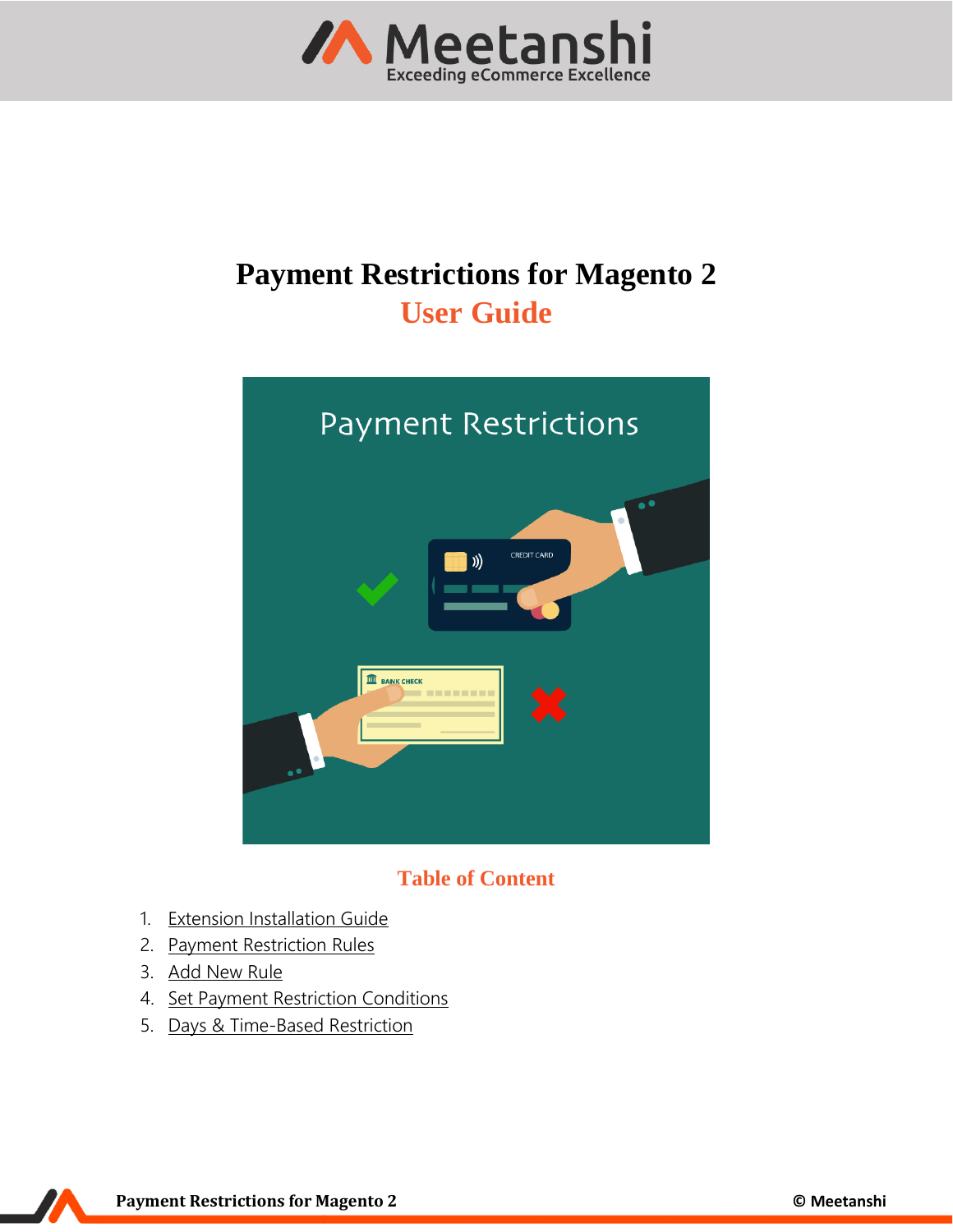

#### <span id="page-1-0"></span>**1. Extension Installation**

- Create a folder structure in Magento root as app/code/Meetanshi/PaymentRestriction
- Download and extract the zip folder and upload our extension files to the app/code/Meetanshi/PaymentRestriction via FTP.
- Login to your SSH and run below commands step by step:
	- o php bin/magento setup:upgrade
	- $\circ$  For Magento version 2.0.x to 2.1.x php bin/magento setup: static-content: deploy
	- o For Magento version 2.2.x & above php bin/magento setup:static-content:deploy –f
	- o php bin/magento cache:flush

### <span id="page-1-1"></span>**2. Payment Restrictions Rules**

The admin can create new rules to restrict payment methods based on business needs. Already created rules will be displayed in backend under **Sales**  $\rightarrow$  **Payment Restrictions**.

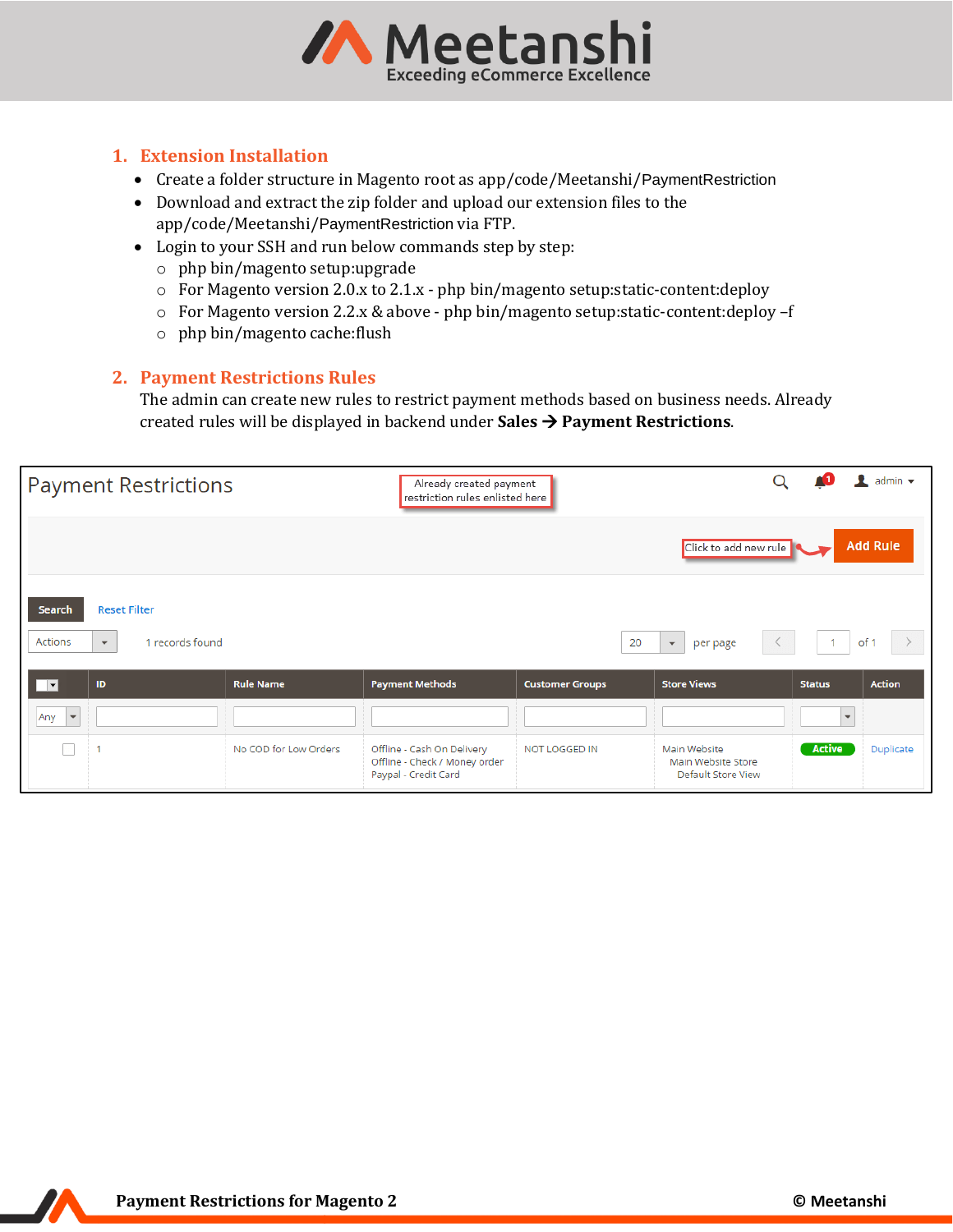

#### <span id="page-2-0"></span>**3. Add New Rule**

To add a new rule, login to Magento 2, move to **Sales** → **Payment Restrictions,** click "Add Rule" button. Here, you can find various settings for the payment restriction rule.

- **Rule Name:** Define rule to recognize it easily.
- **Status:** Activate the rule from the dropdown.
- **Payment Methods:** Select payment methods from the list to restrict if the orders meet the condition.
- **Customer Groups:** Select customer groups to restrict payment method for.
- **Store:** Select stores to restrict payment method for.
- **For Admin:** Set YES to apply the payment restriction rule in the backend as well.

| Add new Payment Restriction Rule    |                                             |                                                                                                                                                                                                                                                                                                                                                             |                                                                                                                                             | Æ8<br>Payment-Restricti               |
|-------------------------------------|---------------------------------------------|-------------------------------------------------------------------------------------------------------------------------------------------------------------------------------------------------------------------------------------------------------------------------------------------------------------------------------------------------------------|---------------------------------------------------------------------------------------------------------------------------------------------|---------------------------------------|
|                                     |                                             |                                                                                                                                                                                                                                                                                                                                                             | $\leftarrow$ Back<br>Reset                                                                                                                  | <b>Save and Continue Edit</b><br>Save |
| <b>PAYMENT RESTRICTIONS OPTIONS</b> | General                                     |                                                                                                                                                                                                                                                                                                                                                             |                                                                                                                                             |                                       |
| General /                           | <b>Rule Name</b><br>$\star$                 | California Bank Transfer Restriction on Weekends                                                                                                                                                                                                                                                                                                            |                                                                                                                                             | Define rule to recognize<br>it easily |
| Conditions                          | <b>Status</b>                               | Activate the rule from here<br>Active<br>$\blacktriangledown$                                                                                                                                                                                                                                                                                               |                                                                                                                                             |                                       |
| Days & Time                         | Payment Methods *<br><b>Customer Groups</b> | Amazon Pay<br>Amazon Pay<br>Credit Card (Braintree)<br>Credit Card Direct Post (Authorize.net)<br>Offline - Bank Transfer Payment<br>Offline - Cash On Delivery<br>Offline - Check / Money order<br>Offline - No Payment Information Required<br>Offline - Purchase Order<br>PayPal (Braintree)<br><b>NOT LOGGED IN</b><br>General<br>Wholesale<br>Retailer | Select payment<br>methods to restrict<br>if the orders meet<br>the condition<br>Select customer<br>groups to restrict<br>payment method for |                                       |
|                                     |                                             | Leave empty or select all to apply the rule to any group                                                                                                                                                                                                                                                                                                    |                                                                                                                                             |                                       |
|                                     | <b>Stores</b>                               | <b>Main Website</b><br><b>Main Website Store</b><br>Default Store View                                                                                                                                                                                                                                                                                      | Select stores to<br>restrict payment<br>method for                                                                                          |                                       |
|                                     |                                             | Leave empty or select all to apply the rule to any                                                                                                                                                                                                                                                                                                          |                                                                                                                                             |                                       |
|                                     | <b>For Admin</b>                            | Set YES to apply this rule to admin as well<br>Yes<br>$\blacktriangledown$                                                                                                                                                                                                                                                                                  |                                                                                                                                             |                                       |